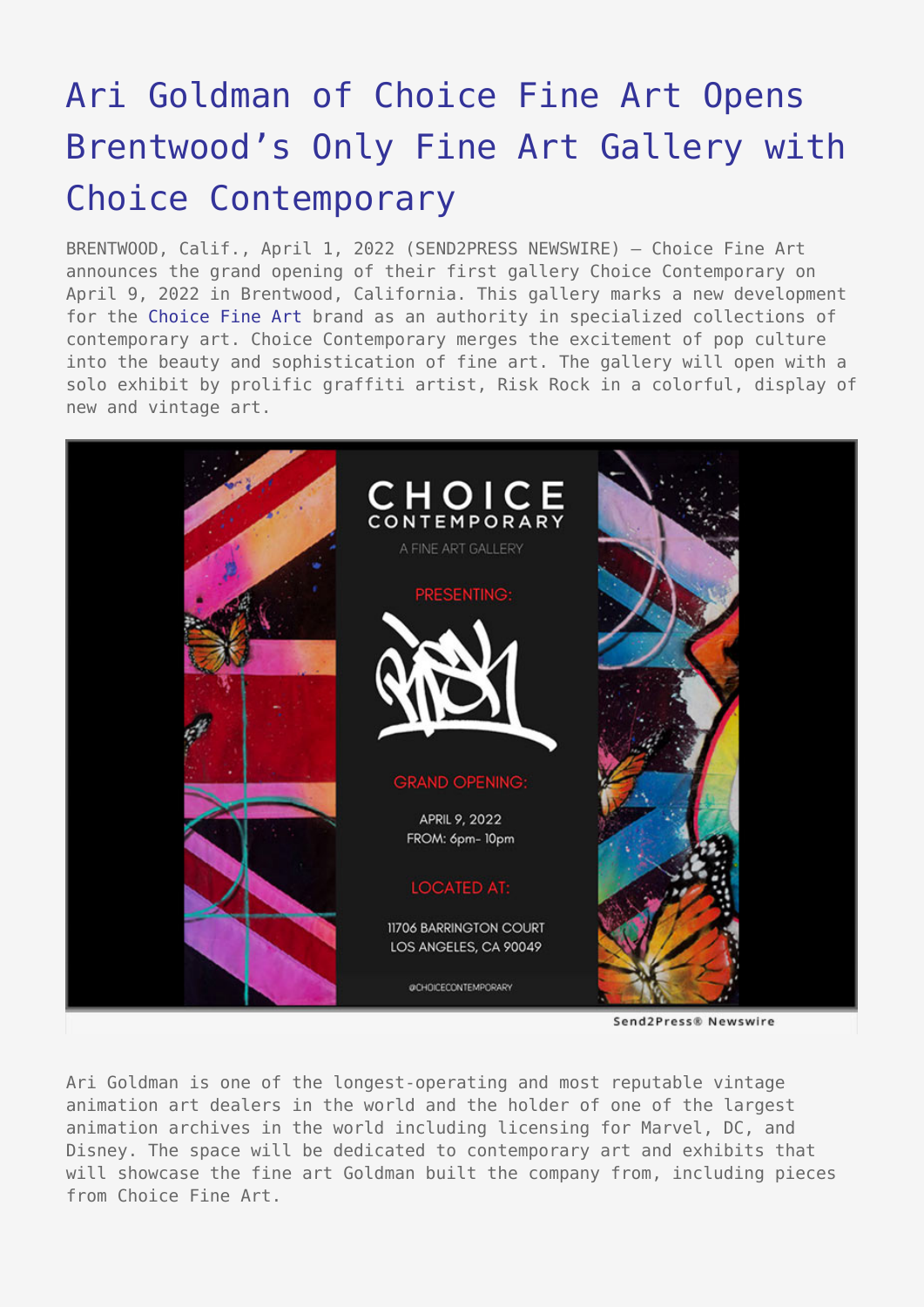"In the last couple of years, we've embarked on some ambitious projects that we're extremely optimistic about, like the Choice Contemporary Gallery," says Ari Goldman, Founder of Choice Fine Art, "and are managing to do so due to an amazing pivot to digital sales, necessitated by the tragedy of COVID-19. Choice Fine Art, through both Choice Collectibles and Choice Contemporary, takes the beauty and refinement of art and makes it welcoming and accessible to everyone."

Choice Contemporary

11704 Barrington Ct.

Brentwood, CA 90049

Grand opening April 9, 2022 | 6 p.m. – 10 p.m.

To learn more about the grand opening of Choice Contemporary, visit: [https://omniform1.com/signup/v1/622fdc77312bf97f4d39931e\\_622fdcdf6a872d4f9114](https://omniform1.com/signup/v1/622fdc77312bf97f4d39931e_622fdcdf6a872d4f91143064.html) [3064.html](https://omniform1.com/signup/v1/622fdc77312bf97f4d39931e_622fdcdf6a872d4f91143064.html)

#### **About Choice Fine Art:**

The leader in pop-culture art for 30 years, Choice Fine Art takes the beauty and refinement of art and makes it welcoming and accessible. Through the fun and excitement of elevating pop-culture icons to curating one of a kind contemporary fine art exhibits at the Choice Contemporary gallery, whether you're a new art buyer or a seasoned collector Choice is here to help. Learn more:<https://choicefineart.com/>.

#### **About Ari Goldman:**

Ari Goldman is a graduate of NYU and the Founder and President of Choice Fine Art. Working alongside Stan Lee for over a decade, Ari is an expert in vintage animation art and has been the premier dealer in the space for over 26 years. Under the Choice Fine Art umbrella, Ari's passion for blending pop culture with the refinement can be seen in SDCC fan-favorite Choice Collectibles and in his new contemporary art gallery Choice Contemporary opening in Brentwood in April 2022.

#### **About Kelly "Risk" Graval:**

Heralded as "one of the most important multidimensional contemporary artists of our time", RISK was the first graffiti artist to paint train cars, freeway overpasses, and billboards. His desire to put his work on dangerous, highly visible spots was called "Going to the Heavens". Over the past two decades, RISK has become a force in the international art scene as his work has been exhibited in major galleries and museums throughout New York, Toronto, London, Paris, Miami, and San Francisco. He has collaborated with some of the most iconic names in the music industry including Aerosmith, Bernie Taupin, Michael Jackson, Ice Cube, Red Hot Chili Peppers, and Bad Religion. <https://www.riskrock.com/>